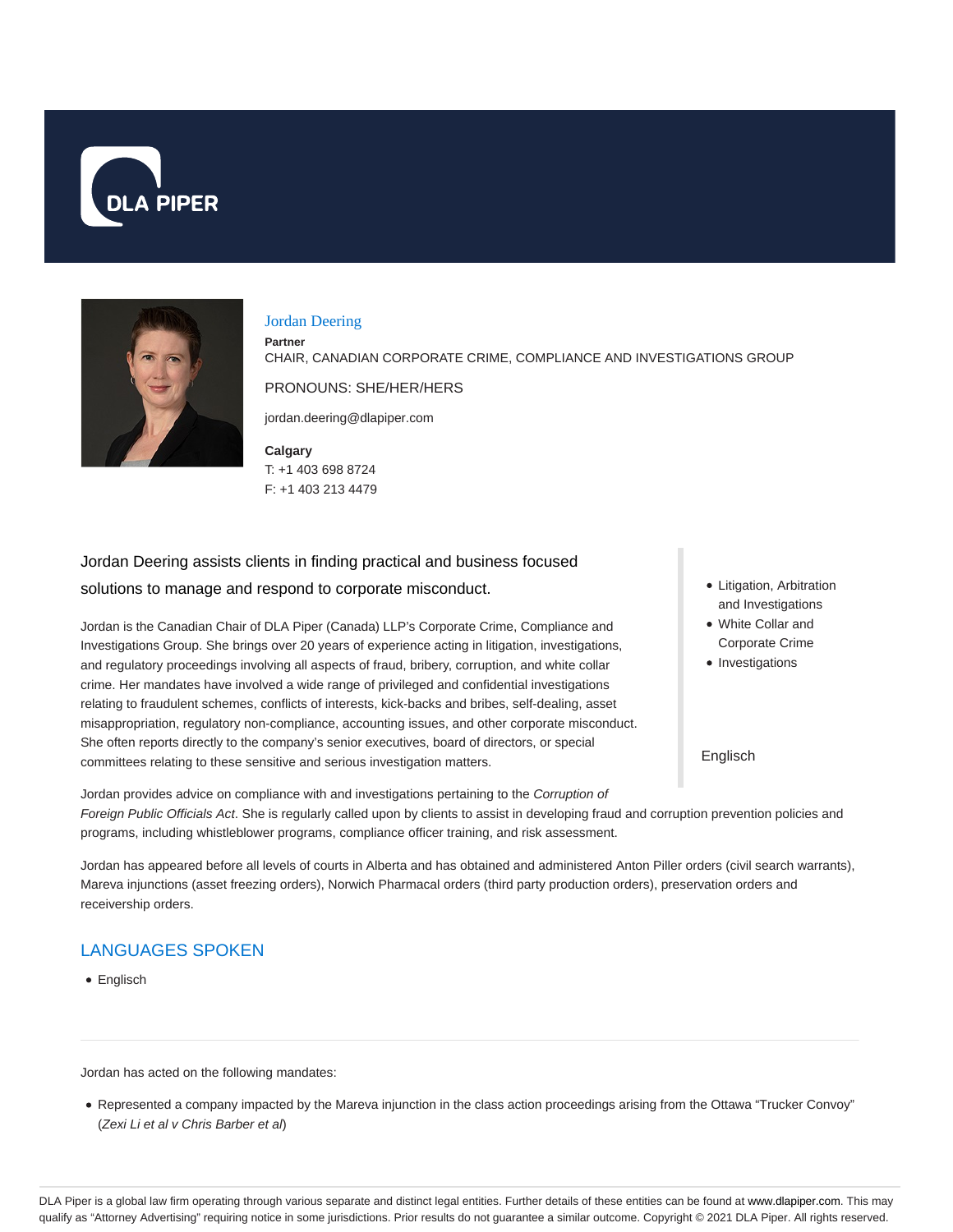- Advised numerous entities regarding the Emergency Economic Measures Order and the changes to Canada's Proceed of Crime (Money Laundering) and Terrorist Financing Act relating to crowdfunding and payment processors.
- Conducted a confidential investigation for a TSX company respecting a whistleblower complaint relating to Code of Conduct and other serious allegations of misconduct by senior management
- Legal counsel to a financial institution regarding successful applications under Civil Practice Note 7 Dekermejian v Royal Bank of Canada, 2022 ABQB 54, 2022 ABQB 84
- Representing a private company respecting litigation relating to alleged fraud by a former employee
- Represented a financial institution respecting a complex multi-million dollar fraud scheme and investigation
- Represented a financial institution regarding litigation relating to a fraudulent scheme.
- Legal counsel to Doyle Salewski Inc., in its capacity as trustee and receiver of Golden Oaks Enterprises Inc. and Jean-Claude Lacasse regarding civil proceedings to recover damages against various individuals that allegedly participated in the Ponzi scheme. Doyle Salewski Inc v Scott et al, 2020 ONSC 7725
- Represented a public entity regarding an extensive investigation relating to various alleged misconduct involving conflicts of interest, procurement, and compliance
- Legal counsel to a private company relating to an alleged fraudulent scheme involved factored accounts receivable
- Legal counsel to the forensic computer expert concerning court proceedings for the return of seized hard drives as a result of the set aside of a Mareva injunction - Tiger Calcium Services Inc v Sazwan, 2019 ABQB 500

#### VITA

Alberta, 2002

## **Empfehlung**

- The Legal 500 Canada (Dispute Resolution), 2022
- Law Society of Saskatchewan Gold Medallist, 2001

#### Ausbildung

- LL.B., University of Saskatchewan, 2001
- B.Comm., University of Saskatchewan, 2000

### **Mitgliedschaften**

- Association of Certified Fraud Examiners, Calgary chapter
- Board of directors, Green Calgary (2016 2019)
- Board of directors, Calgary Chamber of Voluntary Organizations (2011 2016)

### Community Involvement

Alumni Volunteer, University of Saskatchewan Mock Trial 2022

## **AKTUELLES**

## Publikationen

**Fast fraud facts: News from Occupational Fraud 2022: A Report to the Nations**

7 April 2022

DLA Piper is a global law firm operating through various separate and distinct legal entities. Further details of these entities can be found at www.dlapiper.com. This may qualify as "Attorney Advertising" requiring notice in some jurisdictions. Prior results do not guarantee a similar outcome. Copyright © 2021 DLA Piper. All rights reserved.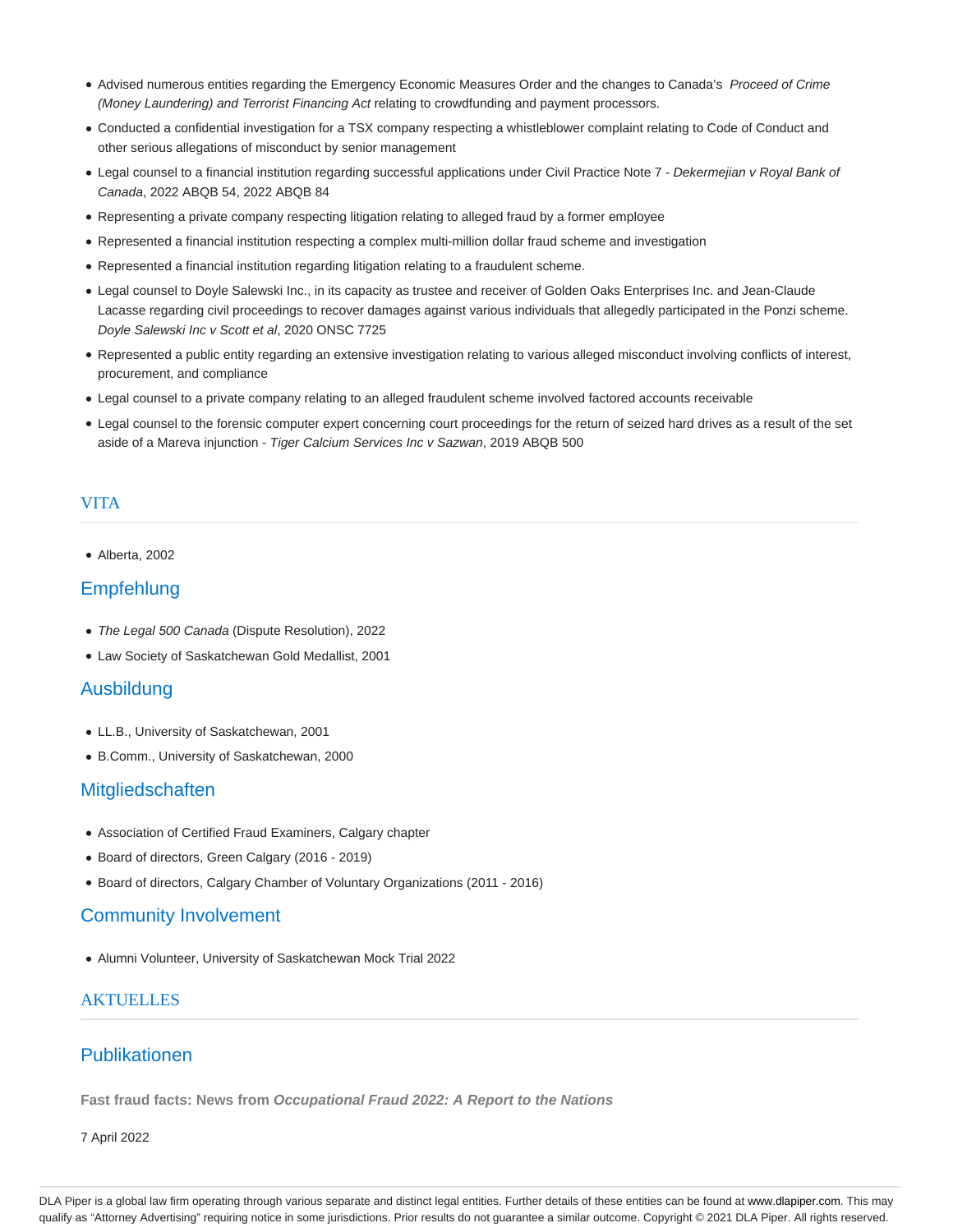Did you know that organizations worldwide lose five percent of their revenue each year, for an estimated total of \$4.7 trillion dollars, to occupational fraud on an annual basis? In the recently published 2022 version of the Occupational Fraud Report, the most comprehensive global study by The Association of Certified Fraud Examiners to date, the true cost of fraudulent schemes for organizations is addressed.

**Canadian sanctions in response to Russian military actions against Ukraine**

### March 7, 2022

#### Global Sanctions Alert

The Government of Canada has recently announced a series of new economic sanctions in response to Russia's invasion of and continued military actions against Ukraine.

**Integrity in Canadian public procurement: What should companies know about Canada's Integrity Regime?**

#### 23 February 2022

Failure to comply with the disclosure requirements may have serious, long-term repercussions. This practical overview covers the basics companies should be aware of.

**Canada - Global bribery offenses guide**

11 January 2022

- . "Suspicion and Straw Buyer Mortgage Fraud -- Toronto Dominion Bank v. Whitford", Banking and Finance Law Review, Volume 37.2, April 2022
- . "B.C. Court provides Commission another chance to collect from fraudster's spouse" republished in Canadian Securities Law News, August 2021 issue.
- "The Employer, the Bank, and the Fraudster: Vicarious Liability and Boma Manufacturing Ltd v CIBC", 20 BFLR 465, cited by the Supreme Court of Canada in Teva Canada Ltd v TD Canada Trust, 2017 SCC 51., 2005
- . "Alberta Court Clarifies Tracing Principles in Ponzi Scheme: Easy Loan Corporation v Wiseman, ABCA 58", CBA Law Matters, Spring 2017.
- "The Supreme Court of Canada rules on 'knowing assistance' in the context of fraudulent schemes", 24 CSFLR 45., 2019
- "Clawback Proceedings in Bankrupt Ponzi Schemes" Insolvency Insider, 2019
- "Freezing of Cryptocurrencies in Fraud", Taxnet Pro, 2020

## Seminare und Veranstaltungen

## Vergangene

**White Collar Crime, Investigations and Compliance Symposium**

5 October 2021 Webseminare